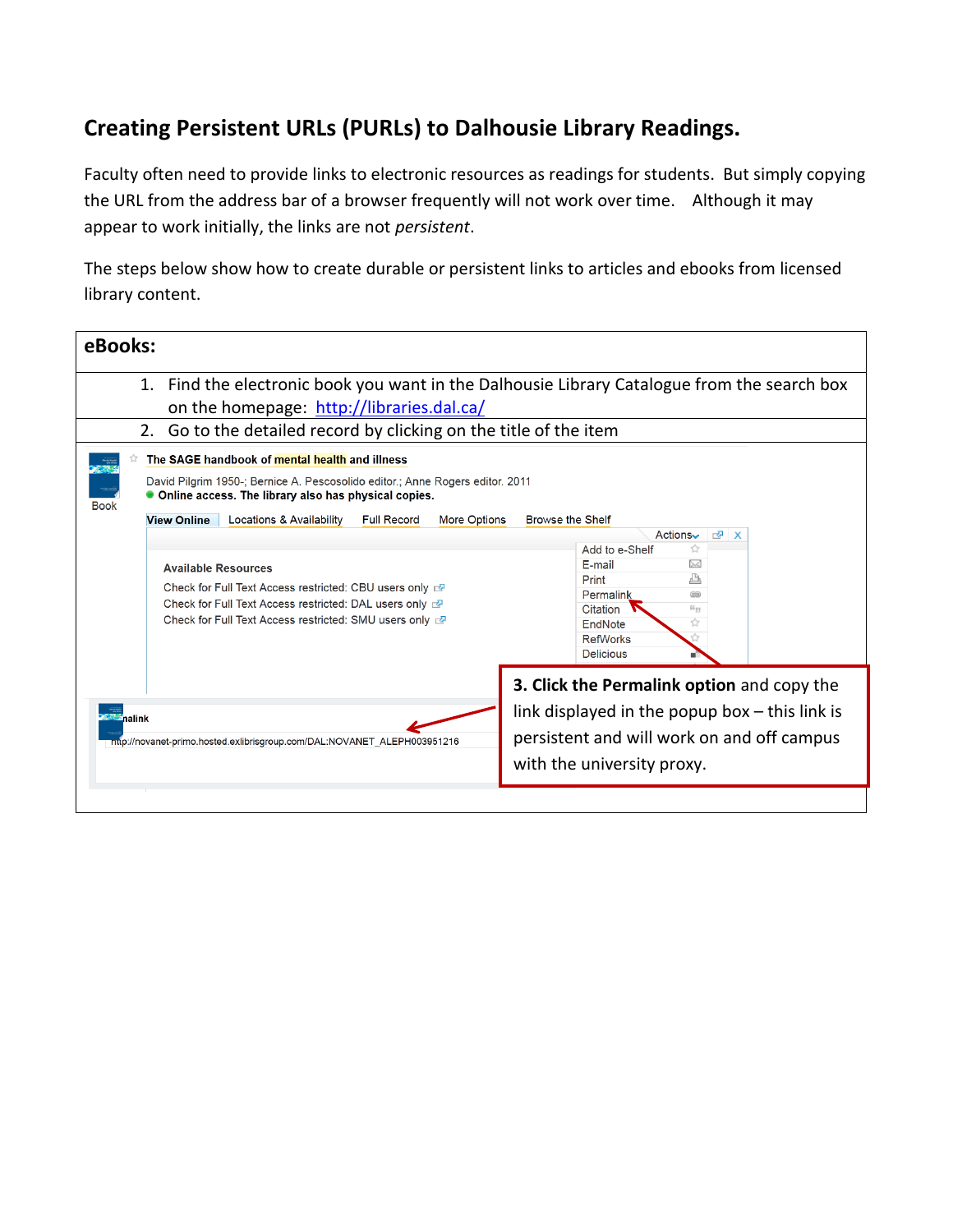## **There are a variety of ways to create PURLs for journal articles. Here are two of the easiest ways:**

- 1. use a bibliographic database that has a Persistent URL utility built in
- 2. use the DOIs provided by publishers and adapt them for use at Dalhousie

## **1. Bibliographic databases with PURL utility features built in: (EBSCO, JSTOR, Project Muse, Proquest)**

- a) Go to the database most likely to index the articles needed (e.g. for medical articles go to Pubmed, for psychology go to PsycInfo, for business go to ABI Inform).
- $\overline{b}$ ) Find the record for the article and go to the detailed view
- c) Find the PURL utility, sometimes called *Permalink*, *Stable URL* or *Document URL* etc.

**NOTE:** Most PURL utilities include proxy information. It they do not (like JSTOR) remember to add the proxy prepend in front of the link: **http://ezproxy.library.dal.ca/login?url=**

**EBSCO:** On the detailed record select *Permalink* on the right hand menu and the URL will appear in a box above the record title

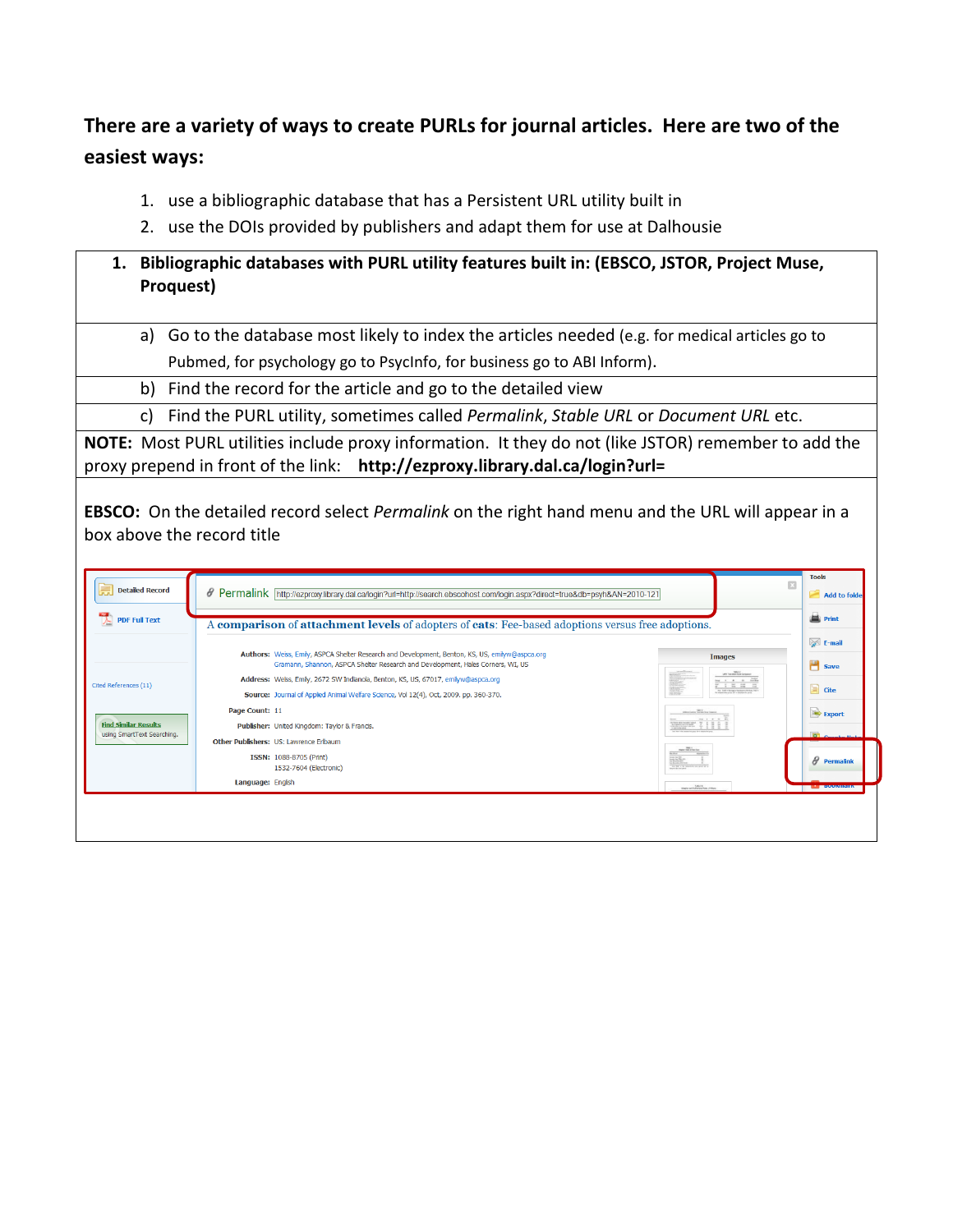## **Proquest**: Scroll to the bottom of the detailed record to find and copy the "Document URL" **Place of publication** London **Country of publication** United Kingdom **Journal subject** Business And Economics--International Development And Assistance **ISSN** 01413929 **CODEN ABUSDU Source type** Magazines **Language of publication** English **Document type News Document feature** Photographs **ProOuest document ID** 324958777 **Document URL** http://ezproxy.library.dal.ca/login?url=http://search.proquest.com/docview /324958777?accountid=10406 Copyright IC Publications, Inc. May 2010 Copyright **Last updated**  $2011 - 11 - 02$ ABI/INFORM Global **Database JSTOR:** Copy the URL from the detailed record and add the proxy prepend e.g. http://ezproxy.library.dal.ca/login?url=http://www.jstor.org/stable/4126899Journal of Mammalogy > Vol. 87, No. 6, Dec., 2006 > Kangaroo Mice (I) « Back to Search Results ero. Journal of Mammalogy Publication Info Published by: American Society of Mammalogist View PDF Stable URL: http://www.jstor.org/stable/4126899 View Citation Most Cited ◘ Email Citation ■ Most Accessed 日 Export Citation Save Citation **@ Track Citation** R **Subscribe or Renew** « Previous Item | Next Item » Page Scan Summary Page Thumbnails Your search term(s) occur 364 time(s) in this item. In View list of pages with search term(s) Kangaroo Mice (Microdipodops megacephalus) of the Mono Basin: Phylogeography of a Peripheral Isolate John C. Hafner, Emily Reddington and Matthew T. Craig Page 1204 of 1204-1217